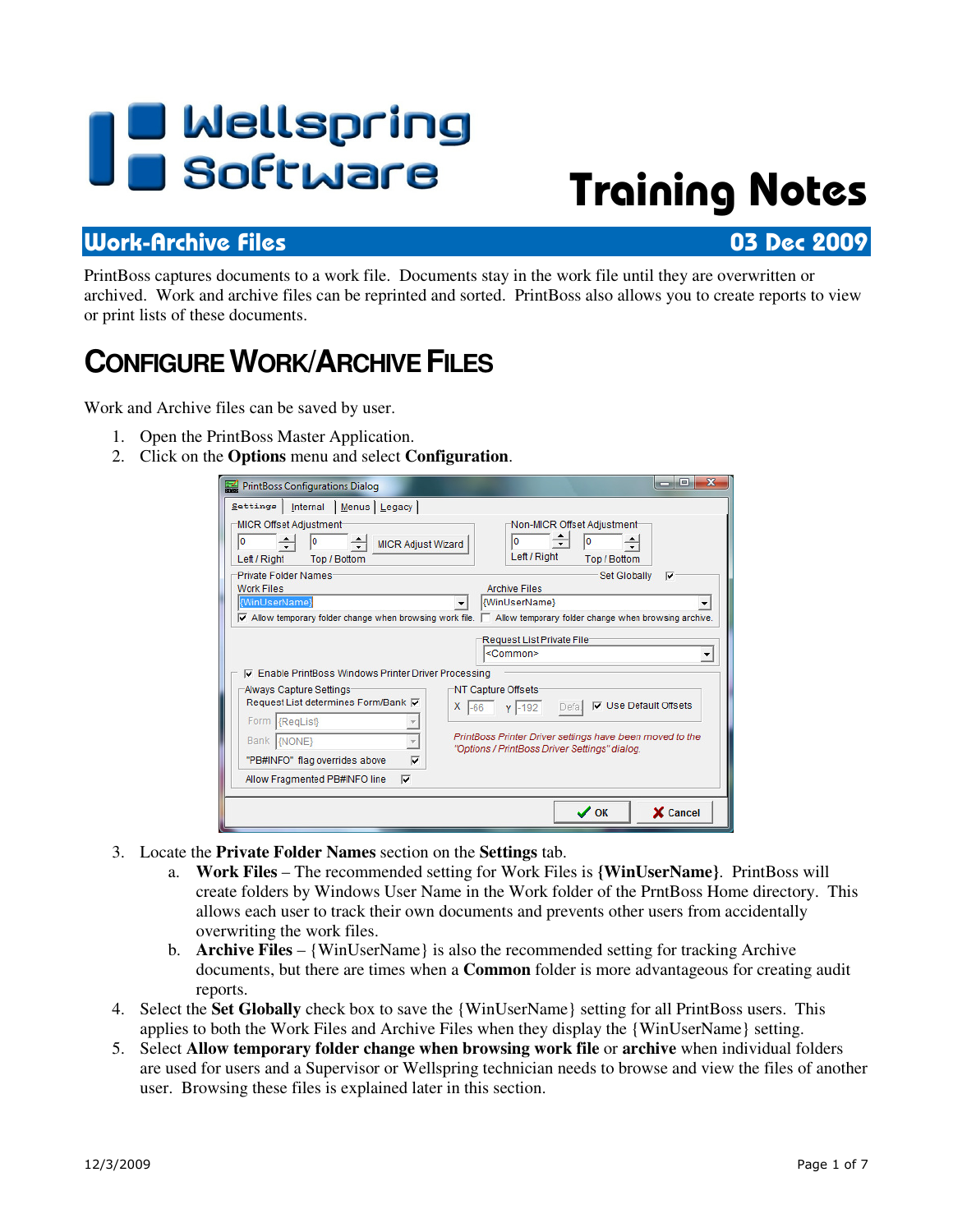#### **NOTE:**

The remaining settings on the Configuration window may vary based on the accounting software your organization is using. See Chapter 4, *Setup*, for an explanation of these settings.

- 6. Click **OK** when you are finished.
- 7. Click on the **Edit** menu and choose **Form Files**.
- 8. Select the desired form and click the **Edit** button.

| Editing Form: "TEST4"                                                                                                                                                                               |                                                                                                                                                                                                                                      | $\mathbf{x}$<br>$\Box$ $\Box$ |
|-----------------------------------------------------------------------------------------------------------------------------------------------------------------------------------------------------|--------------------------------------------------------------------------------------------------------------------------------------------------------------------------------------------------------------------------------------|-------------------------------|
| RunTime Objects   Footer Objects  <br>Settings   Special Controls   Block Mirrors   Multi-Parts & Printers   Comments                                                                               |                                                                                                                                                                                                                                      |                               |
| <b>Description</b><br>Form Date<br>10:46 AM<br>1/23/2008                                                                                                                                            | Form Width, Length 8.500 11.000 Letter, Portrait<br>Size/Orientation Alerts   Orientation or Size Mis-Match                                                                                                                          |                               |
| <b>InterForm Delay</b><br>$\mathbf{0}$                                                                                                                                                              | <b>Default</b><br><b>Printer Paper Size</b>                                                                                                                                                                                          |                               |
| Form Next Number   0<br><b>Captured Text Treatment</b><br>X, Y Text Offset<br>0.000<br>0.000<br><b>Font Override</b><br>$\overline{0}$<br><b>Point Adjust</b><br>0.000<br>Ignore Text Between 0.000 | 0 Documents<br><b>Copies</b><br>Pause Printing Between Copy Types<br>1 Ask 1st Page<br>Forms Per Page<br>Orientation<br>Default<br><b>Work/Archive File Compression</b><br>г<br>Work Files Indexed at creation                       |                               |
| Text / Image Capture Mode-<br>Text Only is captured (Legacy PrintBos ▼<br>$\Box$ Graphic Image                                                                                                      | Archive Files Indexed at creation<br>Default Print Order<br>Natural Order<br>Immediate Print Dialog Method                                                                                                                           |                               |
| Default<br>Graphic Text<br>Captured Text                                                                                                                                                            | Start printing w/out prompt<br><b>Auto-Archiving Completed Records</b><br>Overwrite Work File at Start of Batch<br>None (Manual)<br><b>Archive Completed Records</b>                                                                 |                               |
|                                                                                                                                                                                                     | <b>Archive Completed Records w/Prompt</b><br><b>Delete Completed Records</b><br>Delete Completed Records w/Prompt<br>Overwrite Work File at Start of Batch<br>Archive Records after 0 days.<br>Archive Records after 0 days w/Prompt | $\vee$ OK<br>X Cancel         |
|                                                                                                                                                                                                     | Delete Records after 0 days.<br>Delete Records after 0 days w/Prompt.<br>Archive Work File at Start of Batch                                                                                                                         |                               |

- 9. Click on the **Auto-Archiving Completed Records** drop down menu on the **Settings** tab and choose an Archive method.
	- a. **None (Manual)** Work file documents are not archived or deleted automatically. Any changes to the work files need to be made manually.
	- b. **Archive Completed Records** Work file documents are automatically transferred to Archives after successfully printing.
	- c. **Archive Records w/Prompt** User is prompted to archive documents after they finish printing.
	- d. **Delete Completed Records**  Work file documents are automatically deleted after successfully printing. They are not moved to Archives.
	- e. **Delete Completed Records w/Prompt**  User is prompted to delete documents after they finish printing. Documents are not archived.
	- f. **Overwrite Work File at Start of Batch** This is the default setting for standard forms. Documents remain in the Work File until the next print batch is started. Then the existing documents are deleted and the new documents temporarily stored in the Work File. Documents are not archived.
	- g. **Archive Records after \_ days**  PrintBoss displays a *Days till Archiving* field when this option is selected to allow the user to input when the completed records will be automatically transferred to Archives. The larges available value is 299999.
	- h. **Archive Records after \_ days w/Prompt**  PrintBoss displays a *Days till Archiving* field when this option is selected to allow the user to input when they will be prompted to archive completed records. The largest available is 299999.
	- i. **Delete Records after \_ days**  PrintBoss displays a *Days till Archiving* field when this option is selected to allow the user to input when the completed records will be automatically deleted.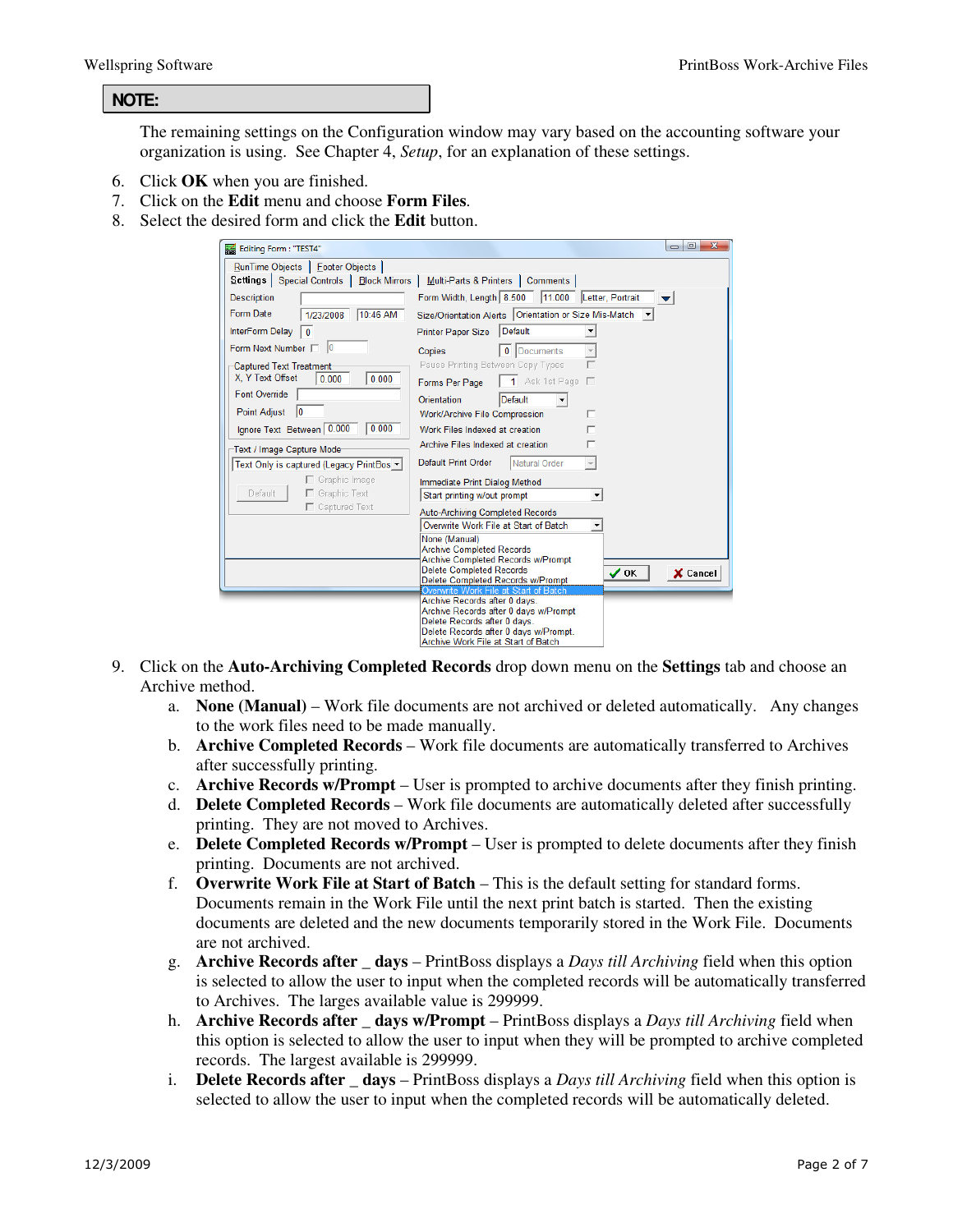- j. **Delete Records after \_ days w/Prompt**  PrintBoss displays a *Days till Archiving* field when this option is selected to allow the user to input when they will be prompted to delete completed work file documents.
- k. **Archive Work File at Start of Batch Completed work file documents are automatically** transferred to Archives at the start of the next batch printed to the same PrintBoss work file.
- 10. Click **OK** on the Form Editor to save your changes.
- 11. Click **Done** to exit the Form Select window.

## **OPEN DOCUMENT WORK FILES /ARCHIVES**

Documents may be temporarily stored in the Work File, depending on the Auto-Archive setting selected on the Settings tab of the Form Editor. These documents may be Printed, Archived, Indexed, or printed in a Report list. Document Work Files and Archives work substantially the same way.

- 1. Open the PrintBoss Master Application.
- 2. Click on the **File** menu and select **Open Document Work Files**.
- 3. Select a form from the list and choose an action from the buttons on the right side of the window.
	- a. **Print** Reprint a selected document or all documents in the Work File. A range can be selected from the Scope. Be sure to select **Allow Reprints** and **Original** or any other available copies before clicking the **Print Start** button.

| PrintBoss : Print Copies Dialog                                                                                                                                                                     |                                                                                                         |             |       | $\Box$                                                                                                                                 | $\overline{\mathbf{x}}$<br>$\Box$ |
|-----------------------------------------------------------------------------------------------------------------------------------------------------------------------------------------------------|---------------------------------------------------------------------------------------------------------|-------------|-------|----------------------------------------------------------------------------------------------------------------------------------------|-----------------------------------|
| Copies for <test ck1=""> Records: 42<br/><math>\nabla</math> Original<br/>PrintBoss Default HP Color LaserJet 4700 PCL 6<br/>First Copy Individual Copy <positive file="" pay=""></positive></test> |                                                                                                         | Print Start |       |                                                                                                                                        |                                   |
|                                                                                                                                                                                                     |                                                                                                         | Done        |       |                                                                                                                                        |                                   |
| $\nabla$ Allow Reprints                                                                                                                                                                             |                                                                                                         |             |       |                                                                                                                                        | Options $<<$                      |
| Scope <sup>-</sup><br>Rec No                                                                                                                                                                        | Recipient<br>Amount                                                                                     | Doc No      | Misc. | Bank                                                                                                                                   | Current<br>All                    |
| Start $\equiv$<br>11<br>End $\div$                                                                                                                                                                  | 125.0 110<br><b>Stu Neale</b>                                                                           | 0.00 16285  |       | Fifth/Third Ba<br>Fifth/Third Ba                                                                                                       | First                             |
| Order<br>C Natural<br>C Recipient<br>$C$ Amount<br>C Document Number                                                                                                                                | <b>Collation Method</b><br>$\odot$ Group the copies for each document.<br>HP Color Laser Jet 4700 PCL 6 |             |       | $\Box$ All of one copy type, then all of the next. $\Box$ Prompt after copy<br>Printer Select (used as the "PrintBoss Default Printer) | Last<br>Setup                     |

b. **Browse** – View a list of the documents in the selected Work file and confirm their Printed status. Capital letters in the Printed column indicate successful printing. Lower case letters indicate printing was not successful.

| x<br>$\Box$<br>$\Box$<br>File Browse :C:\PrntBoss\Work\Paula\MTax1.dbf                                                                                              |          |                  |       |             |                   |                      |                                |              |            |   |
|---------------------------------------------------------------------------------------------------------------------------------------------------------------------|----------|------------------|-------|-------------|-------------------|----------------------|--------------------------------|--------------|------------|---|
| 1/6<br>Doc No. Order<br>凸Print<br>昏<br>Done<br>$\overline{\phantom{a}}$<br>View<br>$\sim$<br>$\blacktriangleright$<br>$\blacktriangleright$<br>н<br>$\overline{44}$ |          |                  |       |             |                   |                      |                                |              |            |   |
| <b>Batch</b><br>Document                                                                                                                                            |          |                  | DocNo | Form        |                   | Printed<br>Recipient |                                | Amount       | BankCode   |   |
| Date                                                                                                                                                                | Time     | Date             | Time  |             |                   |                      |                                | Misc (FaxNo) |            |   |
| 12007-12-18                                                                                                                                                         | 15:34:18 | 2007-12 15:34:19 |       | 10000000006 | MT ax1            |                      | Demo Bank Account              |              | 3405661.18 |   |
| 2007-12-18                                                                                                                                                          | 15:34:18 | 2007-12 15:34:19 |       | 0000000007  | MTax1             | P                    | Arizona Department of Revenue  |              | 15607.84   | 目 |
| 12007-12-18                                                                                                                                                         | 15:34:18 | 2007-12 15:34:19 |       | 0000000008  | MTax1             | P                    | Arizona Department of Revenue  |              | 54000.00   |   |
| 12007-12-18                                                                                                                                                         | 15:34:18 | 2007-12 15:34:19 |       | 0000000009  | MT <sub>ax1</sub> | P                    | DES Unemployment Tax           |              | 280.40     |   |
| 2007-12-18                                                                                                                                                          | 15:34:18 | 2007-12 15:34:19 |       | 0000000010  | MTax1             | P                    | Kentucky State Treasurer       |              | 19054.50   |   |
| 2007-12-18                                                                                                                                                          | 15:34:18 | 2007-12 15:34:19 |       | 0000000011  | MTax1             | P                    | Treasurer, KY Unemployment Ins |              | 1315.78    |   |
|                                                                                                                                                                     |          |                  |       |             |                   |                      |                                |              |            |   |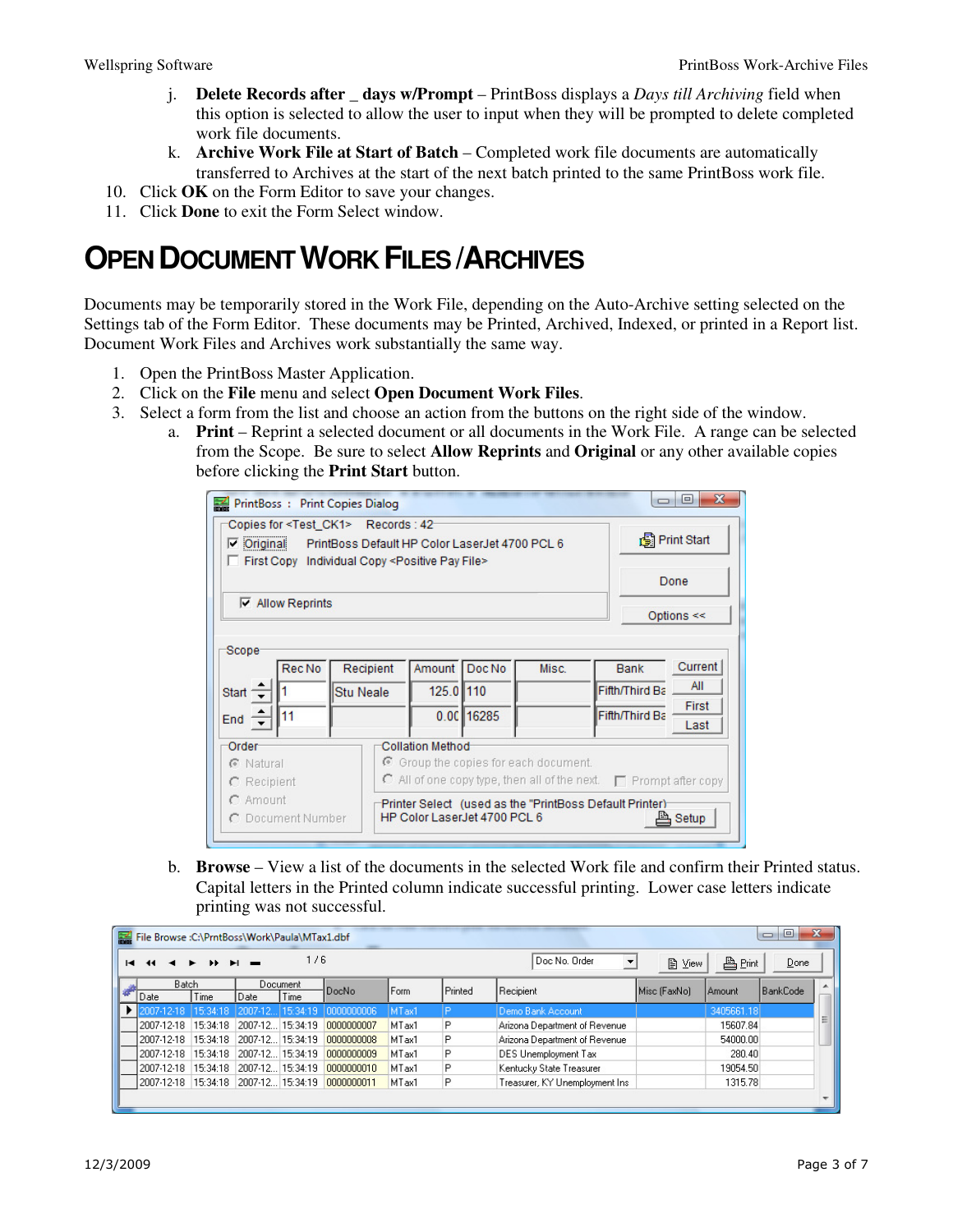- i. Select a document and click the **View** button to preview the entire document. See Chapter 9, Form File – *Modify from the Document View* to learn more about this feature.
- ii. Click the Print button to print the selected document.
- iii. Click on the drop down menu to the left of the View button or click on a dark gray column heading to sort the list. Sorting is only available when the Work or Archive File has been Indexed.
- iv. Right-click on a document in the list to view additional choices.
- c. **Delete** Delete documents in the selected Work or Archive File that meet one of the following conditions. This action cannot be reversed.
	- i. Delete Only Completed Records (original and all copies printed).
	- ii. Delete Records Created Between a specified data range.
	- iii. Delete All Records.
- d. **Archive** Transfer or Delete records in the Work File that meet the selected condition. The conditions are similar to those listed for Delete above.
	- i. **Transfer** moves the documents to the specified folder in the Archive folder of the PrntBoss Home directory. By default, the name of the Archive folder is the same as the Work File and Form name.
	- ii. **Delete** permanently removes the selected records. This action cannot be reversed.
- e. **Index** Index the documents in the Work or Archive File for sorting.
	- i. The two choices presented when no Index exists are: 1) Leave with no index; and 2) Index file. Choose Index file to sort the documents in the File Browse window.
	- ii. The choices change when a Work or Archive File has been Indexed: 1) Disable Indexes; and 2) Rebuild Existing Index.
	- iii. Select Pack Database on the Index Maintenance window to resize a file after many documents have been moved or deleted.
- f. **Report** Work/Archive Reports creates a list of reports that meet the specified criteria. This is a great auditing and search tool. Click the View/Print Report button after entering your criteria to View and Print a list of the results.
	- i. **Order** Enter a sort order is this file is Indexed. We used Doc No. (Check No.) for this example.
	- ii. **Bank** Select a bank record to report on documents associated with a specific bank account. An asterisk (\*) can be used as a wildcard to select all bank records or bank records that start with the same name.
	- iii. **Date/Time Range**  Use the calendar buttons or type in the fields to specify a data range. Type in the far left fields to enter a time range. This is particular helpful for audits trails.
	- iv. **Recipients**  The recipient range is alphabetical. Example: enter Lockhaven and Sloan to select all recipients that appear alphabetically between these two names.
	- v. **Document Numbers**  This range is alpha-numeric.
	- vi. **Document Amount**  This range is only numeric.
	- vii. **Document Misc**. This range is alpha-numeric.

| PrintBoss Work/Archive Reports                                              | $\mathbf{x}$<br>$\Box$ e |
|-----------------------------------------------------------------------------|--------------------------|
| Order                                                                       |                          |
| Doc No. Order                                                               |                          |
| Include Only this Bank (" suffix for wild card)<br>$\overline{\phantom{0}}$ |                          |
| Include Batches Created on or between:                                      |                          |
| 1/1/2007<br>00:00:00<br>師                                                   |                          |
|                                                                             |                          |
| 12/31/2007<br>16:52:07<br>翮                                                 |                          |
|                                                                             |                          |
| Include Recipients between:                                                 |                          |
|                                                                             |                          |
|                                                                             |                          |
| Include Document Numbers between:                                           |                          |
|                                                                             |                          |
|                                                                             |                          |
| Include Document Amounts between:                                           |                          |
|                                                                             |                          |
|                                                                             |                          |
|                                                                             |                          |
| Include Document Misc, between:                                             |                          |
|                                                                             |                          |
|                                                                             | <b>A</b> View/Print Repo |
|                                                                             | <b>n</b> Close           |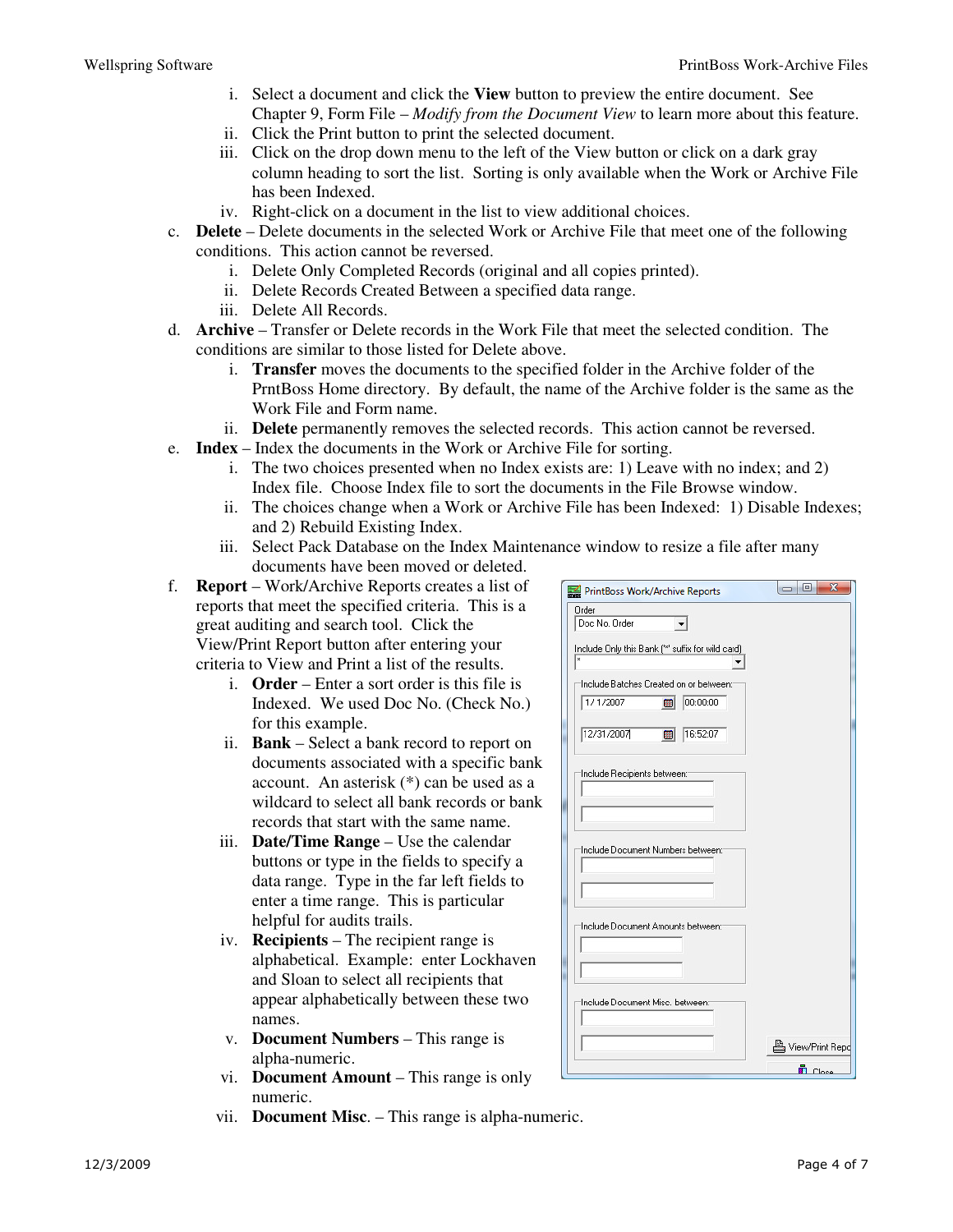viii. A sample of the report results is displayed below.

| $\mathbf{x}$<br>$\Box$<br>$\Box$<br>Batch Date between: "01/31/2007 00:00:00" and "12/31/2007 16:52:07" |                             |            |                      |                                                                     |             |             |                     |                          |
|---------------------------------------------------------------------------------------------------------|-----------------------------|------------|----------------------|---------------------------------------------------------------------|-------------|-------------|---------------------|--------------------------|
| 080<br>$M \rightarrow M$                                                                                | 56 B C                      | Close      |                      |                                                                     |             |             |                     |                          |
|                                                                                                         |                             |            |                      |                                                                     |             |             |                     |                          |
|                                                                                                         | PrintBoss Work File Listing |            |                      | Batch Date between: "01/31/2007 00:00:00" and "12/31/2007 16:52:07" |             |             |                     |                          |
| Page: 1<br>Printed: 2/19/2008 5:07:02 PM                                                                |                             |            |                      |                                                                     |             |             |                     |                          |
| Order: Doc No. Order                                                                                    |                             |            |                      |                                                                     |             |             |                     |                          |
| <b>Batch Date/Time</b>                                                                                  | Doc. Date/Time              | Doc. No.   | Doc. Amnt. Recipient |                                                                     | <b>Misc</b> | <b>Bank</b> | <b>Printed Form</b> |                          |
| 12/18/2007 15:34:18                                                                                     | 12/18/2007 15:34:19         | 0000000006 |                      | 3,405,661.18 Demo Bank Account                                      |             |             | P                   | MTax1                    |
| 12/18/2007 15:34:18                                                                                     | 12/18/2007 15:34:19         | 0000000007 |                      | 15.607.84 Arizona Department                                        |             |             | P                   | MTax1                    |
| 12/18/2007 15:34:18                                                                                     | 12/18/2007 15:34:19         | 0000000008 | 54,000.00            | <b>Arizona Department</b>                                           |             |             | P                   | MTax1                    |
| 12/18/2007 15:34:18                                                                                     | 12/18/2007 15:34:19         | 0000000009 | 280.40               | <b>DES Unemployment</b>                                             |             |             | P                   | MTax1                    |
| 12/18/2007 15:34:18                                                                                     | 12/18/2007 15:34:19         | 0000000010 |                      | 19,054.50 Kentucky State                                            |             |             | P                   | MTax1                    |
| 12/18/2007 15:34:18                                                                                     | 12/18/2007 15:34:19         | 0000000011 |                      | 1,315.78 Treasurer, KY                                              |             |             | p                   | MTax1                    |
|                                                                                                         | <b>Total Doc Amount:</b>    |            | 3,495,919.70         |                                                                     |             |             |                     | $\overline{\phantom{a}}$ |
| $\blacktriangleleft$                                                                                    |                             |            | ш                    |                                                                     |             |             |                     |                          |
| Page 1 of 1                                                                                             |                             |            |                      |                                                                     |             |             |                     |                          |

- 4. Select the **Print** button to print this list.
- 5. Click **Close** to close the Batch print window.
- 6. Click **Close** to close the PrintBoss Work/Archive Reports window.
- 7. Click **Done** when you are finished with Work/Archive File Select

### **BROWSE WORK/ARCHIVE FILE SELECT**

You can browse for Work or Archive files created by other PrintBoss user when *Allow temporary folder change when browsing work file/archive* is selected on the Configuration dialog under the Options menu.

- 1. Open the PrintBoss Master Application.
- 2. Click on the **File** menu and choose **Open Document Work Files** or **Open Document Archives**.



3. Click on the browse (folder) button at the bottom of the window.

#### **NOTE:**

The folder button is not present unless the *Allow temporary folder change when browsing...* option is selected on the Configuration dialog under the PrintBoss Options menu.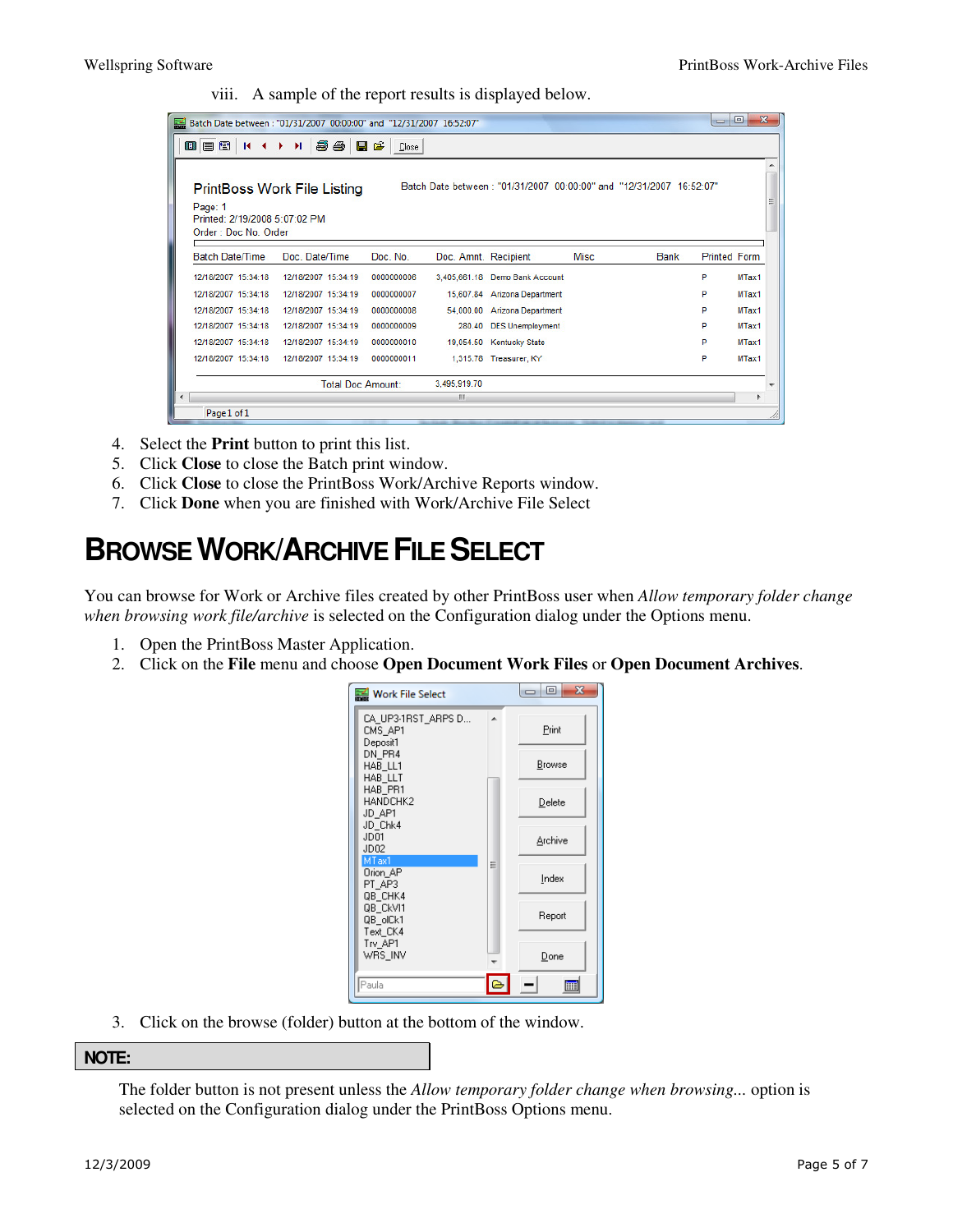- 4. Select a different user from the **Browse for Folder** list. Occasionally there are files under the main Work folder as well.
- 5. Click **OK**. The work/archive files for the selected user will display in the Work/Archive File Select list.

## **WORK FILE/ARCHIVE EDIT**

The Work Edit window for Work and Archive Files contains useful information and functionality.

- 1. Open the PrintBoss Master Application.
- 2. Click on the **File** menu and choose **Open Document Work Files** or **Open Document Archives.**
- 3. Select a Form from the list and click the **Browse** button.
- 4. Right-click on a document in the list and select **Edit**. The **Work File Edit** window opens.

| Work File Edit                                    |                                                                                                                                                                           | $\Box$ | ▣ | $\Sigma$ |
|---------------------------------------------------|---------------------------------------------------------------------------------------------------------------------------------------------------------------------------|--------|---|----------|
| Batch Date/Time<br>10:11:21<br>2008-05-08         | Record Date/Time<br>2008-05-08<br>10:11:48                                                                                                                                |        |   |          |
| Form<br>CA AP2                                    | Bank<br>BANK01:ANY BANK, USA                                                                                                                                              |        |   |          |
| Document Number<br>48211                          | Document Amount<br>334.84                                                                                                                                                 |        |   |          |
| Document Recipient<br>RECEIVER GENERAL FOR CANADA | Printed<br>POe                                                                                                                                                            |        |   |          |
| Misc (Fax Phone)                                  |                                                                                                                                                                           |        |   |          |
| Misc2 (Email Address)                             |                                                                                                                                                                           |        |   |          |
| Status Log                                        |                                                                                                                                                                           |        |   |          |
|                                                   | 01/07/2009 05:32:06P Copy=2 Operator Never Sent<br>01/07/2009 05:24:10P Copy=2 Operator Never Sent<br>01/07/2009 05:23:15P Copy=2 Page:2/2 Emailed Successfully to Paula@ |        |   |          |
|                                                   |                                                                                                                                                                           |        |   |          |
|                                                   |                                                                                                                                                                           |        | Þ |          |
|                                                   | ✔ ₫ĸ<br>$\times$ Cancel                                                                                                                                                   |        |   |          |

- 5. A description of these fields follows.
	- a. **Batch Date/Time** Displays the date and time the work file was created.
	- b. **Record Date/Time** Displays the date and time the selected document was created.
	- c. **Form** Displays the Form used to process this document. Edit this field to display and print this data on a different form.
	- d. **Bank**  Displays the name of the bank used to process this document. Changes to this field will not update the document.
	- e. **Document Number**  Displays the check number.
	- f. **Document Amount**  Displays the check amount.
	- g. **Document Recipient**  Displays the Payee or Recipient if this is a check.
	- h. **Printed**  Displays the status of each copy of this document. Upper case characters indicate the document was successfully printed or skipped. Lower case characters indicate a print failure. Blank indicates no printing was attempted.